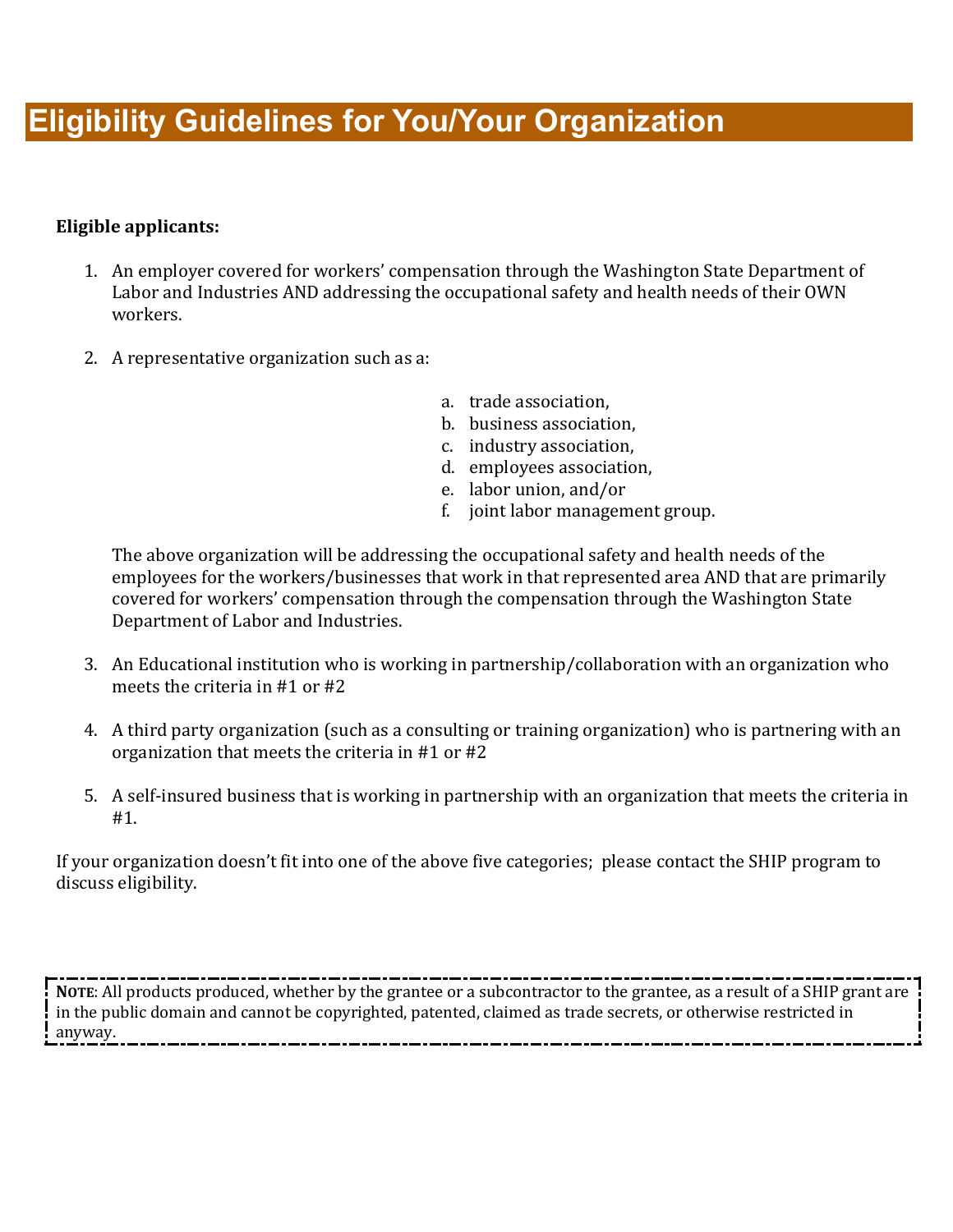## When determining the **type of organization** consider the following:

| <b>TYPE OF ORGANIZATION</b>                                          | <b>DESCRIPTION</b>                                                                                                                                                                                                                                 |
|----------------------------------------------------------------------|----------------------------------------------------------------------------------------------------------------------------------------------------------------------------------------------------------------------------------------------------|
| <b>Trade Association</b>                                             | Organizations that represent businesses/employers in a specific industry                                                                                                                                                                           |
| <b>Business Association</b>                                          | Organizations that represent businesses/employers more broadly and may<br>include businesses/employers across multiple industries                                                                                                                  |
| <b>Employer</b>                                                      | For the purpose of SHIP grants, Employers are those entities that are seeking<br>funding for projects that would benefit their own workplace and employees                                                                                         |
| <b>Labor Union</b>                                                   | Organizations that represent employees - these tend to be industry specific                                                                                                                                                                        |
| <b>Employee Organizations</b>                                        | Less formalized organizations that represent a group of employees<br>*employee organizations, associations, cooperatives, and similar groups<br>whose primary purpose is to serve the welfare of employees or to provide<br>services to employees* |
| <b>Group of Employees</b>                                            | One or more employees from the same employer                                                                                                                                                                                                       |
| <b>Joint Business/ Labor</b><br><b>Group</b>                         | A collaborative group that is both made up of business and labor groups<br>and/or their representatives addressing needs in specific industries                                                                                                    |
| *Other:                                                              | Any entity or group that is not seeking to address the needs in their own<br>workplace, industry, trade, etc; or those not seeking to address the needs of<br>their own employees, business or of those they represent.                            |
| <b>Third Party</b><br><b>Organizations</b>                           | Organizations who provide the activities outlined in the proposal as a part of<br>the work they conduct on an ongoing basis (not directed at their own<br>employees):<br>- safety consultation firm<br>- vocational counseling firm                |
| <b>Educational</b><br>$\overline{\phantom{0}}$<br><b>Institution</b> | University, college, etc.                                                                                                                                                                                                                          |
| Self-insured<br><b>Employers</b>                                     | Employers who are not covered under the state funded workers<br>compensation system                                                                                                                                                                |

#### **\*Other – If your organization fall under "other" then you will need a partner. Check with SHIP to see if you qualify.**

Generally all organizations that fall under the "**other**" category would need a partner to be eligible.

Others that may benefit from a partnership would be:

- ‾ Employee Organizations
- Groups of Employees (would likely need buy off from your employer)

Ideally, all products developed should be able to transfer or be usable by other entities doing similar types of work.